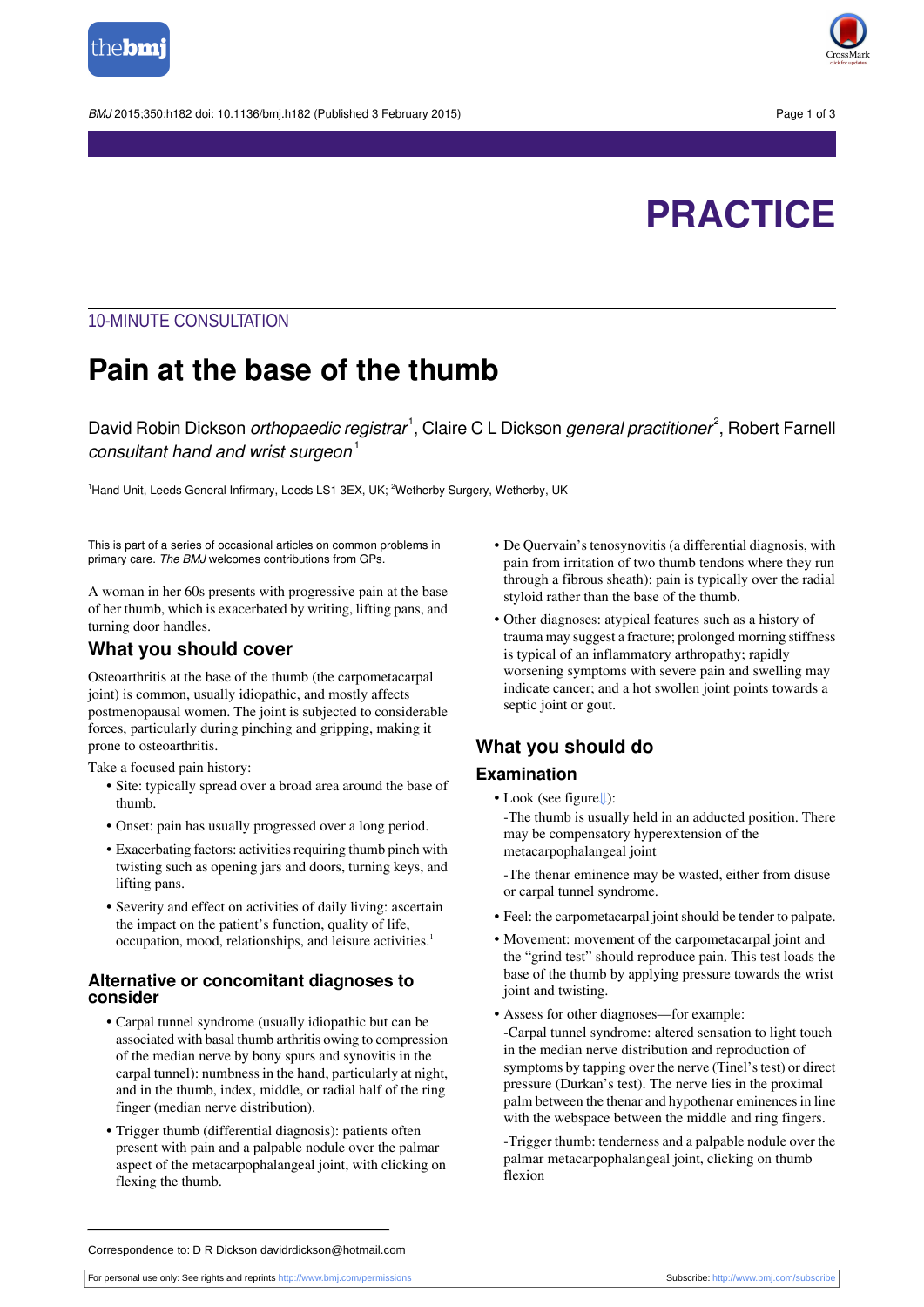#### **The bottom line**

- **•** Encourage patients to self manage the condition with simple analgesics, joint protection, and activity modification
- **•** Refer patients with a history or recent trauma or a red hot swollen joint for an urgent orthopaedic opinion

-De Quervain's tenosynovitis: tenderness over the radial styloid.

### **Investigations**

- **•** Osteoarthritis can be diagnosed without investigations in patients aged over 45 years who have activity related joint pain and no more than 30 minutes of morning stiffness.<sup>1</sup>
- **•** Radiological imaging may be helpful if the diagnosis is in doubt or other conditions, such as a fracture, are suspected.
- **•** Similarly, investigations for carpal tunnel syndrome, De Quervain's tenosynovitis, or trigger thumb are not needed routinely.

### **Treatment options**

Encourage and support self management by patients.<sup>1</sup> Explain to the patient that this is a common condition of wear and tear of the thumb joint that can usually be treated with painkillers and simple adjustments to normal activities, although some people will require more specialist treatment from hand surgeons. Patient information sheets on an array of hand conditions can be found and downloaded for free from the British Society for Surgery of the Hand website ([www.bssh.ac.](http://www.bssh.ac.uk/) [uk\)](http://www.bssh.ac.uk/). Many respond to non-operative measures:

- Approaches to joint protection<sup>2</sup>:
- -Avoid repetitive thumb movements
- -Avoid prolonged gripping
- -Avoid heavy objects
- -Use as large a grip as possible.

-Use assistive devices for specific activity problems.<sup>1</sup> These include electric potato peelers and devices to remove jar lids. These reduce the repetitive high loads to the thumb joint and thus reduce the pain caused by these activities.

-Use splints to reduce the load and ease pain.

-A trained hand therapist may be beneficial both in patient education and exercises.

• Analgesia<sup>1</sup>:

-Paracetamol and topical non-steroidal anti-inflammatory drugs (NSAIDs) are first line analgesics

-When paracetamol and topical NSAIDs prove ineffective, consider oral NSAIDs. Because of the risk of side effects, these drugs should be used at the lowest effective dose for the shortest possible time

-Use topical capsaicin as an adjunct

• Steroid injections provide at least short term benefit in 76% of patients,<sup>3</sup> so consider as an adjunct to non-operative management in patients with moderate to severe pain.<sup>1</sup> Referral to a hand surgeon may be needed for this.

A combination of hand therapy, splints, and simple analgesics removed 70% of patients from a waiting list for surgery.<sup>4</sup>

Refer patients for surgery only after they have been offered and remain refractory to non-surgical treatment.<sup>1</sup> The mainstay of operative treatment is excision of the trapezium, although joint fusion is often preferred in young labourers.

An article published in *The BMJ* in 2011 provides further information.<sup>5</sup>

Contributors: All authors contributed to the conception and drafting of this article and revising it critically. They have all approved this version. DRD is guarantor.

Competing interests: We have read and understood BMJ policy on declaration of interests and have none to declare.

Provenance and peer review: Not commissioned; externally peer reviewed.

- National Institute for Health and Care Excellence. Osteoarthritis: care and management in adults. CG 177. 2014. [www.nice.org.uk/guidance/cg177.](http://www.nice.org.uk/guidance/cg177)
- 2 Dziedzic K, Nicholls E, Hill S, Hammond A, Hammond A, Handy J, Thomas E, et al. Self-management approaches for osteoarthritis in the hand: a 2×2 factorial randomised trial. Ann Rheum Dis 2015;74:108-18.
- 3 Maarse W, Watts AC, Bain GI. Medium term outcome following intra-articular corticosteroid injection in first CMC joint arthritis using fluoroscopy. Hand Surg (Asian) 2009;14:99-104.
- 4 Berggren M, Joost-Davidsson A, Lindstrand J, Nylander G, Povlsen B. Reduction in the need for operation after conservative treatment of osteoarthritis of the first carpom joint: a seven year prospective study. Scand J Plast Reconstr Surg Hand Surg 2001;35:415-7.

5 Anakwe RE, Middleton SD. Osteoarthritis at the base of the thumb. BMJ 2011;343:1160-6.

**Accepted:** 9 December 2014

#### Cite this as: BMJ 2015;350:h182

© BMJ Publishing Group Ltd 2015